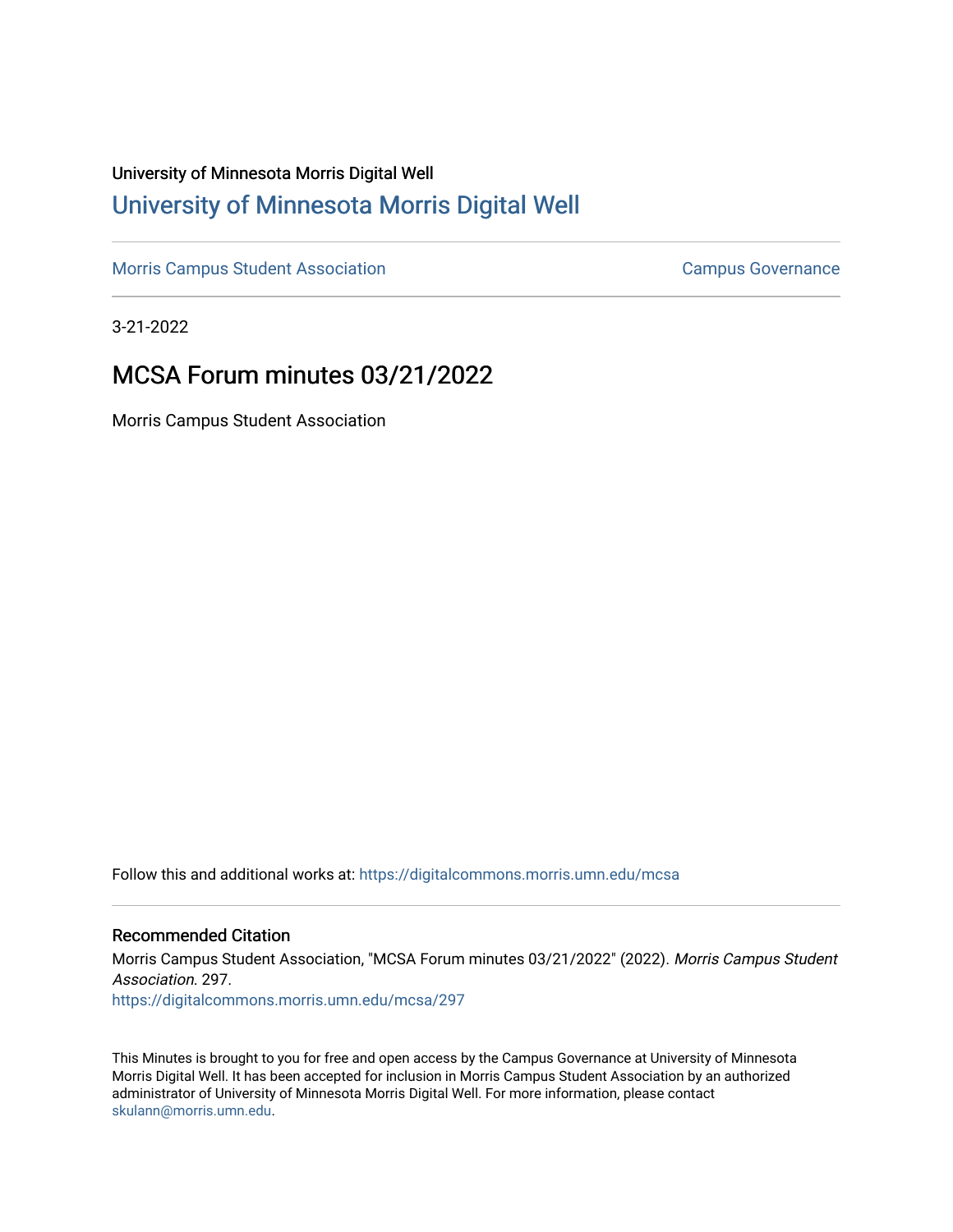### *Morris Campus Student Association* University of Minnesota - Morris Morris, Minnesota 56267

| Memo to:     | <b>MCSA Forum Members</b>                 |
|--------------|-------------------------------------------|
| <i>From:</i> | <b>MCSA</b> Executive Committee           |
| Subject:     | Forum Agenda for Monday, March 21st, 2022 |

The Forum will meet on Monday at 6:00 pm in Imholte 109 and Zoom.

Zoom link: https://umn.zoom.us/j/92605258042?pwd=OUhqVDduTTd6ZFY0ek5FcnB5R1dkUT09

Please mute yourself when not speaking or voting.

*Reminder that only current voting members are allowed to vote, make motions, and make seconds. However, all are encouraged to participate in discussions. Click [here](https://docs.google.com/spreadsheets/d/1IgORcenzdq47MXSEksu8Kf-kX8Rk_J3VRxbcskqDAks/edit?usp=sharing) to check your voting eligibility in Forum.*

*MCSA core documents like the Constitution, Bylaws, and guide to Robert's Rules can be found [here.](https://drive.google.com/drive/folders/1TIMThwj04feIUKbJOUHqFjpxSo5d_3_W?usp=sharing)*

This meeting came to order

- **I. Approve Agenda**
- **II. Approve Minutes:** [3.7.22](https://docs.google.com/document/d/1_-GfdQUSCNzbCtDczN1oxr8Y6Eoa-8LxRAcunUDs5BY/edit)
- **III. President's Remarks**

### **IV. Committee Reports**

### **MCSA Committees**

Academic Affairs

April 7th during community hour will be an event about hunger awareness

### Campus Relations

Gabby: APril 9th 5-9pm is Prairie Gala. Tell everyone about it, and invite your family. Every item of food donated will be worth a raffle ticket. If you're in campus relations come to committee time. People can also make donations online. All of the money goes to the SAGE grant.

Resources and Operations

Griffin: Tech fee is coming up.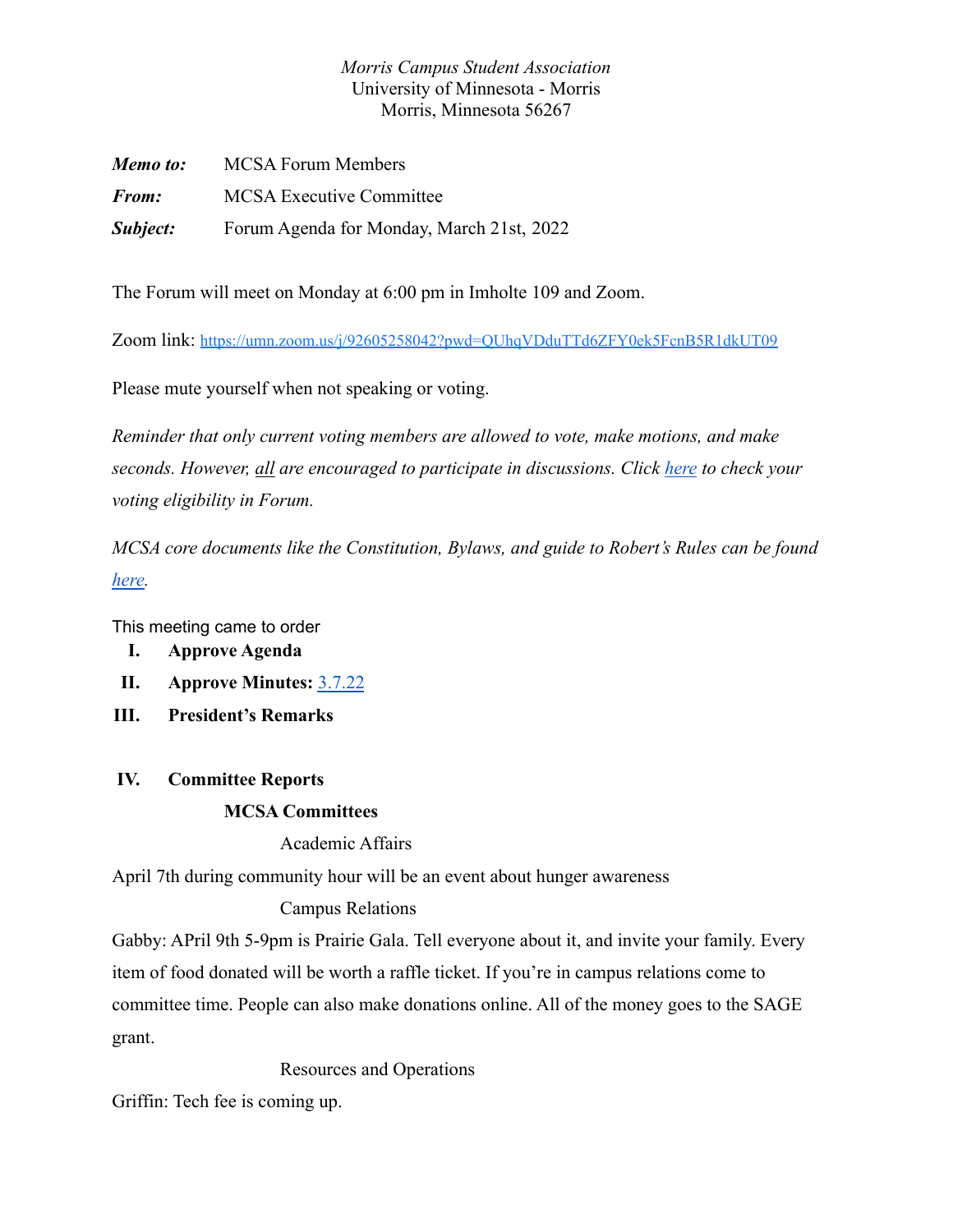Student Services

John: Emailed Matt Hoekstra about the accessibility audit. We'll discuss accessibility during committee time today.

Executive Committee

Dylan: Planning for next year's initiatives. We'll discuss that the next few weeks.

First-Year Council

Grace: There will be an art contest for sustainability month

All University

#### **Campus Assembly Committees**

Membership

Julia: The last meeting was canceled due to elections. We're meeting this Thursday and we'll be working on committee placement of staff

Curriculum

John: We meet this Thursday and we're doing course reviews.

#### **V. Organization Reports**

La Union LatinX (LUL)

Denisse: April 15th from 8-12pm in Oyate is the Baile

Black Student Union (BSU)

Circle of Nations Indigenous Association (CNIA)

1) [Powwow Volunteer Sign-Up](https://docs.google.com/spreadsheets/d/1J2ReNgw1FurHJYs-sjxRKqVSLCaZFjiaz6sk2aGkACg/edit?usp=sharing)

Jade: Powwow is happening April 2nd, sign up to volunteer at the link. Mat Vilanoo is giving a talk next Tuesday about boarding school next Tuesday the 28th 7pm?? In the HFA recital hall.

Everyone go to that!

Julia: In the past MCSA does a lot of volunteering at the Powwow, so please sign up for one of these spots! This is a way to support our community.

Dylan: Matt's lecture is one of the best ones I've been to.

Morris Queer Student Initiative for Equality (MoQSIE)

1) [Drag Show Tickets Available, Friday March 25 8:00 PM](https://www.tickets.umn.edu/UMM/Online/)

Jade: The Drag show is Friday, everyone should come! We are tabling and selling physical copies in the student center all week (and you can get prizes for buying tickets).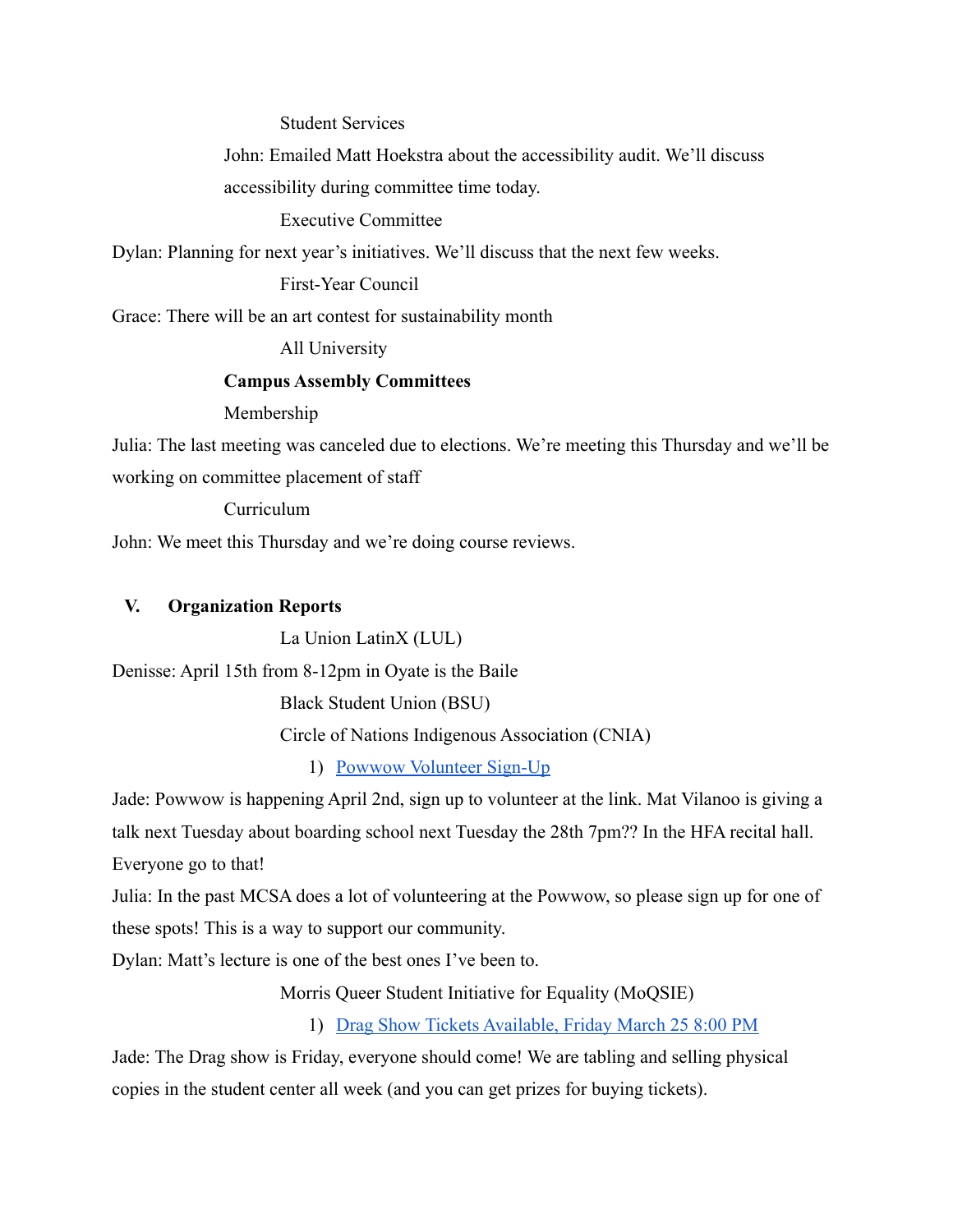Griffin: Can you tip people?

Jay: due to covid we'll pass around a tip jar.

Jay: It is in Edson at 8pm, doors open 7:30pm

Students for a Democratic Society (SDS)

Cal: We're meeting tomorrow. National SDS is calling for a week of action against US involvement in the war in Ukraine, and we'll be discussing that. We'll also be working on our plans for next year.

#### **VI. Old Business**

#### **VII. New Business**

For information

### 1) Tech Fee *presented by Secretary Griffin Peck*

Griffin: Every year some of the student fees paid get put into this tech fee fund. We get this fund and get to decide what technology it will go to. It is supposed to support technology on campus. Everyone in forum are required to participate in tech fee. This Saturday the 26th is hearing day, where we will all be on zoom and hear the proposals for tech fee. On the 27th we'll be doing deliberations in person in the science auditorium. First we decide which proposals we think we should fund and then we find out how much money we have and where it should go.

Cal: How many proposals?

Griffin: 15. That's about 8 and 1/ 2 hours on Saturday. Sunday lasts as long as deliberations act Henry: What happens if we can't stay the whole time?

Julia: If you can't be there the whole time on Saturday you need to read the proposals in your own time to be prepared for Sunday

Griffin: App closes at 11:59pm tonight and after that I'll make a schedule that will be emailed to all of you. I'll do my best to get that schedule out tomorrow morning.

Jay: Is it ok if we miss part of it?

Griffin: If you miss hearings make sure you read through the proposals. You're required to be there both days. The earliest we'll start is at 10am.

Dylan: In the past we have been strict about tech fee attendance. Last year you lost MCSA membership if you had an unexcused absence. I don't think that this would be the case this year, but we'll discuss this at exec. Take this seriously and please show up this weekend. If you will be absent, send an email to Grace, Dylan, and Briana. A legitimate absence is work, getting sick,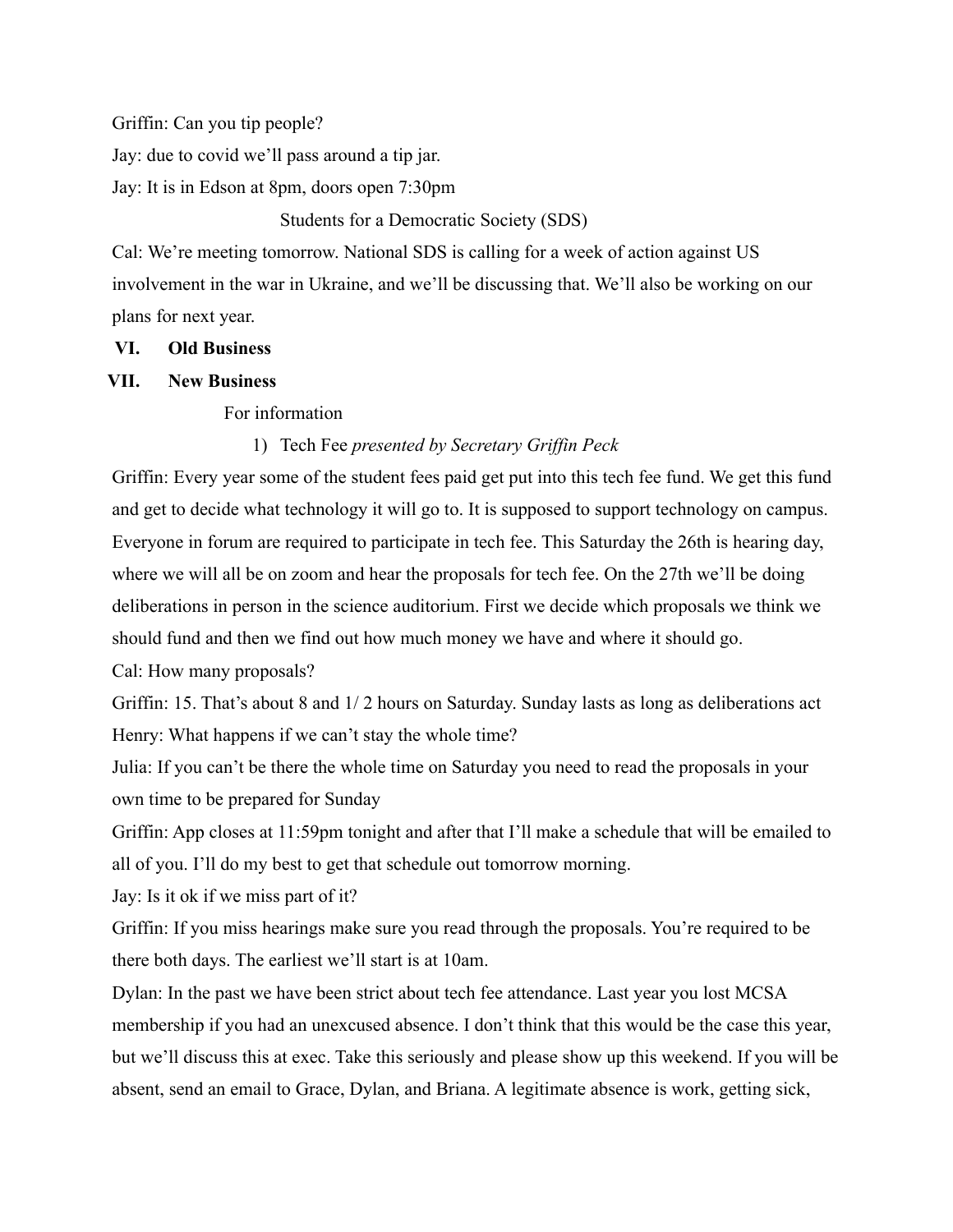etc. Let's take tech fee very seriously because it is students money. The process needs to follow procedure and everyone should look at the Robert Rules cheat sheet in the google drive. Griffin: This is unique that we get trusted with this much money. We get a portion of the tech fee amount, and in the future we could get more of that money. Doing this well establishes trust between MCSA and the administration, and in the future if we do this well we could possibly get more funds to fund the projects on campus. I strongly encourage everyone to come in person on deliberation day. If you absolutely have to join over zoom we'll work something out but please try to come in person. We'll record Saturdays presentations if anyone needs to watch them. We'll also have food on deliberation day.

#### 2) UMN Advocacy Day

Dylan: UMN Advocacy Day is what was formerly called Support The U Day. It is on March 28th (next Monday). We've heard from Sue Dieder??, but we're unsure what's going on. We're planning on sending letters to legistlators and raising the issue of the exclusion of system campuses.

Daleney Teske: Are we still tabling or just writing letters?

Dylan: I don't know yet. I'll have a response to that on Wednesday.

For action

#### 1) Vote on [MCSA Letter Supporting HF 2856](https://docs.google.com/document/d/1GwQKTFZ2dpbNqKjGWrzSnnKSaZ-zTMycCeTEVMIXgUg/edit?usp=sharing)

Dylan: In the MN House Legislature there is a bill that would establish Indigenous peoples day as a holiday, make some schools teach an hour about Indigenous peoples day, and replace Columbus day with Indigenous peoples day. I wrote this letter in support of the bill. Teaching about Indigenous people is good for everybody. A few members of CNIA and MCSA have cosigned. Schools that are in session on Indigenous peoples day would be required to teach about Indigenous tribes of Minnesota for an hour.

Jade: Fuck Christopher Columbus

Motion for forum to endorse the letter

- 1) Dylan Young
- 2) Cameron Berthiaume

This motion passes unanimously

2) Vote on [LGBT Resolution](https://docs.google.com/document/u/1/d/100qwOJ8O8B2A1eyIa62mtGrKQt2fSWQ_h50wG_YzTXQ/edit)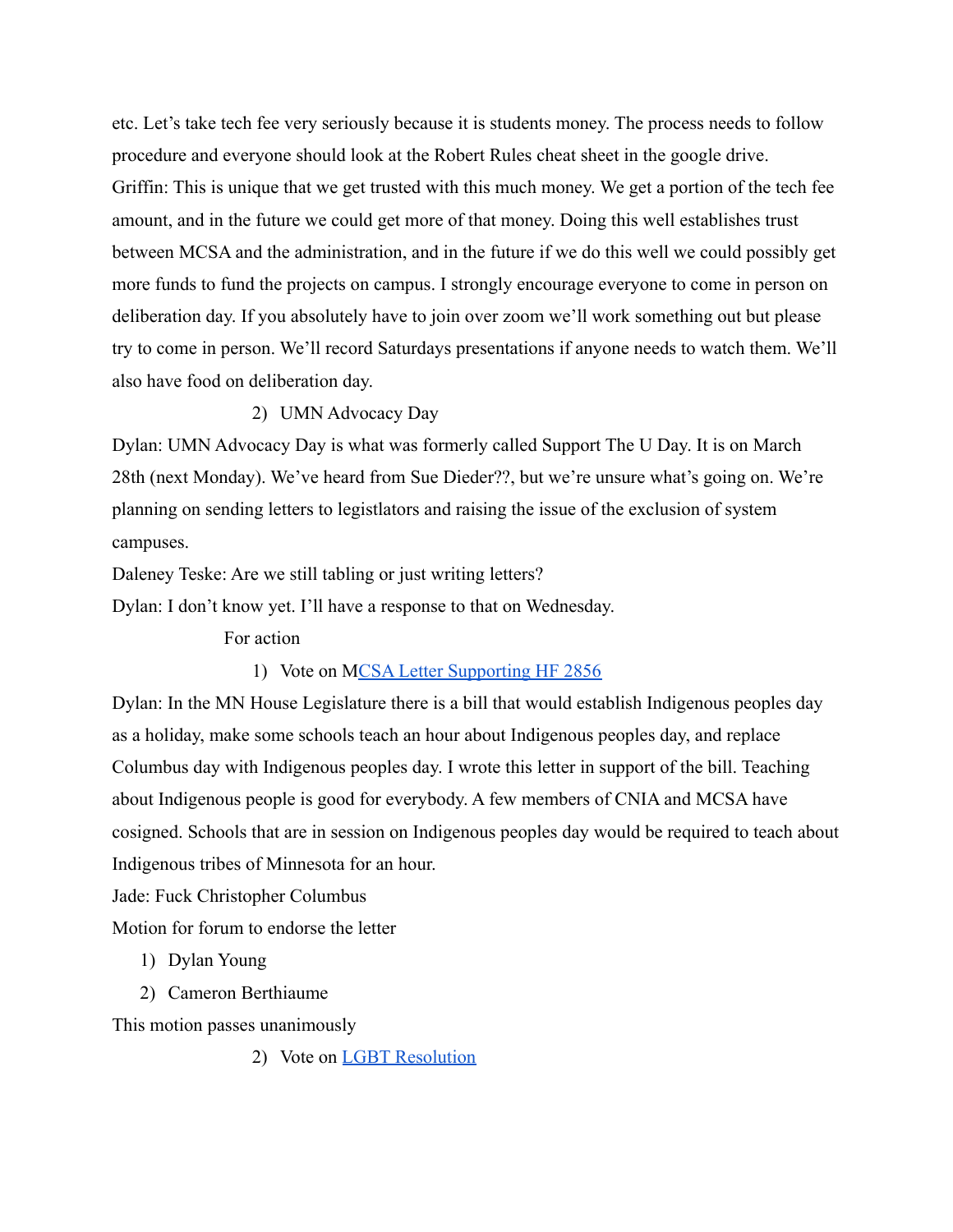Dylan: In the MN house legislature and the rest of the counrty there are about 6 different LGBTQ discrimination bills. Most target trans peoples participation in sports. I don't these will make it to the house floor in MN, but we should take a stand against this bigotry. This resolution calls be protection of trans atheletes at UMM. Grace and I discussed doing an event around debunking myths and hateful ideas towards trans atheletes to inspire action against bills like this. Motion for forum to endorse this resolution

- 1) Dylan
- 2) Gabby

Cameron: In this letter we're calling on Morris to do more, do we know what MOrris is currently doing and should we be more specific?

Dylan: This is a good general start, and if this passes we would send it to appropriate parties and then discuss specific changes with them. We don't know what they're currently doing. Julia: I think we should figure out what they're currently doing for trans atheletes. I like the idea of doing an event and we can reach out to SAC.

liz: This past fall and spring anti trans atheletic bills have been up, specifically in high schools. You should also check in with Mickey Jacobson and Scott Turnbill?. Last year I talked with people about proactive education and posters, but nothing came about.

John: Should the first resolution be generalized to all UMM athletes. How does the NCAA handle trans atheltes?

Julia: The current rule is that every sport can choose their own rules. Since it sounds like there's dialouge about protections in sports, we should get rid of the term better and just call for protection in sports.

Jade: Since we made changes and have other changes, should we table this until last week?

John: We can tentatively approve the resolution in general and then change language later. Teske: What would happen after this?

Dylan: We would post this on our social media and it would be sent to Matt Johnson, Mikey, and other people in EDI.

Motion to update the resolution

- 1) John
- 2) Julia
- 3) This motion passes unanimously